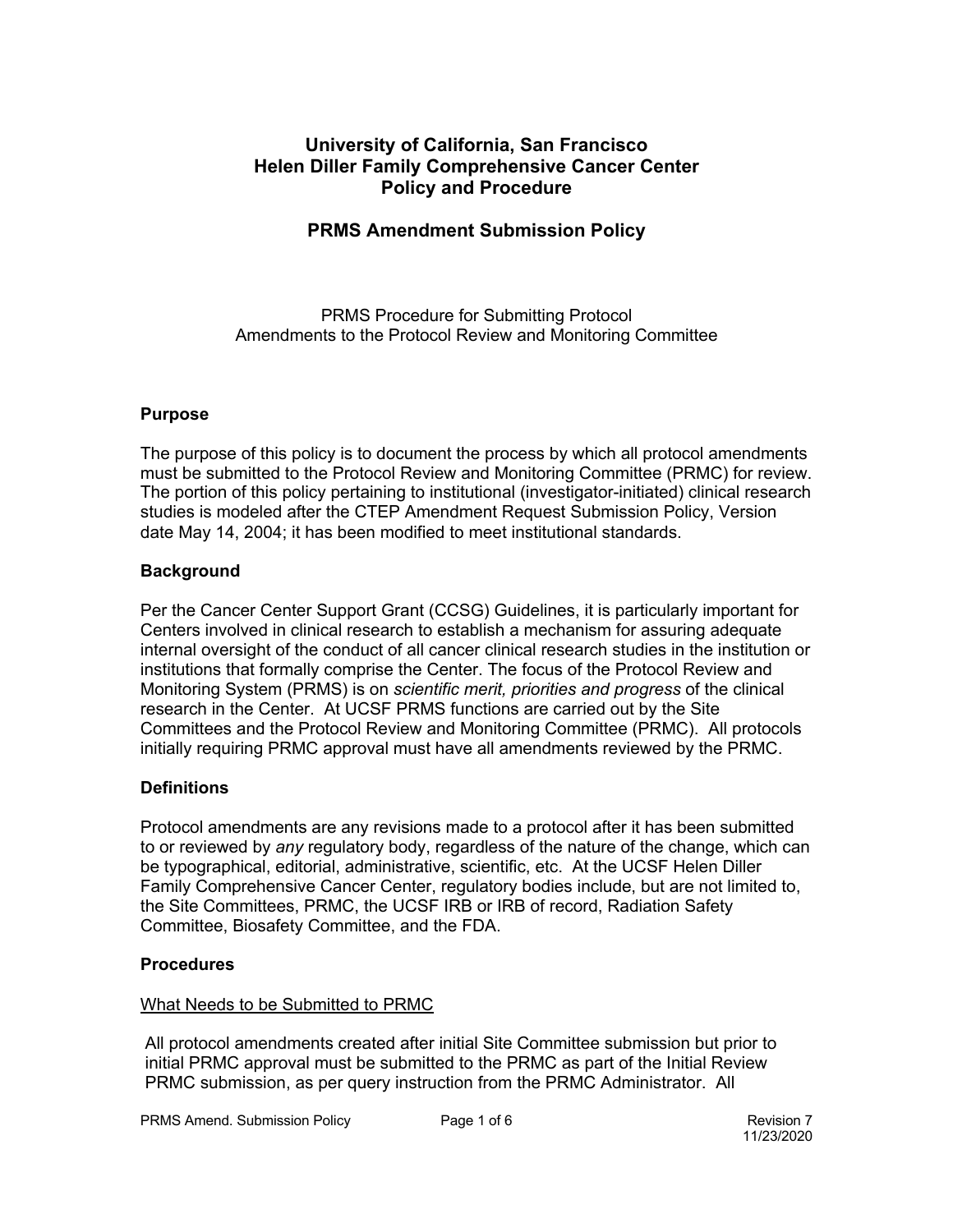amendments made after initial PRMC approval must be submitted to the PRMC as amendments (Change Reviews), as per this policy.

Protocols exempt from PRMC review do not require amendment review by the PRMC.

### Submission Requirements for PRMC

## **Submission Requirements for** *All* **Protocol Types**

All protocol amendments should be checked to see if the following have changed:

- Title
- Primary Objective(s)
- Sample Size.

If any of the above have changed, the appropriate OnCore fields must be updated. Regardless of whether or not OnCore changes are required, the submission must include the following documents (which differ depending on the Protocol Type):

# **Submission Requirements for Industry and National Group Protocols**

All industry and national group (cooperative group) protocol amendment applications must contain the following documents:

- The Summary of Changes provided by the sponsor, identifying the changes made to the protocol document.
- An unmarked copy of the revised protocol document which accurately reflects all changes detailed in the Summary of Changes document. The revised protocol document must contain all appendices listed in the Table of Contents, regardless of whether or not they were revised. Exception: if case report forms (CRFs) are identified in the Table of Contents those CRFs do not need to be included, unless the amendment affects the CRFs.

# **Submission Requirements for Investigator-Initiated Protocols from Outside Institutions**

All protocol amendment applications for multicenter investigator-initiated clinical research studies for which UCSF is a participating institution and *not* considered the coordinating center or sponsor/investigator (i.e., protocol owner) must contain the following documents:

• The Summary of Changes provided by the outside institution (the sponsorinvestigator), identifying the changes made to the protocol document. If the outside institution does not supply a Summary of Changes, the UCSF Helen Diller Family Comprehensive Cancer Center template must be used (see **Submission Requirements for UCSF Institutional (Investigator-Initiated) Protocols** below).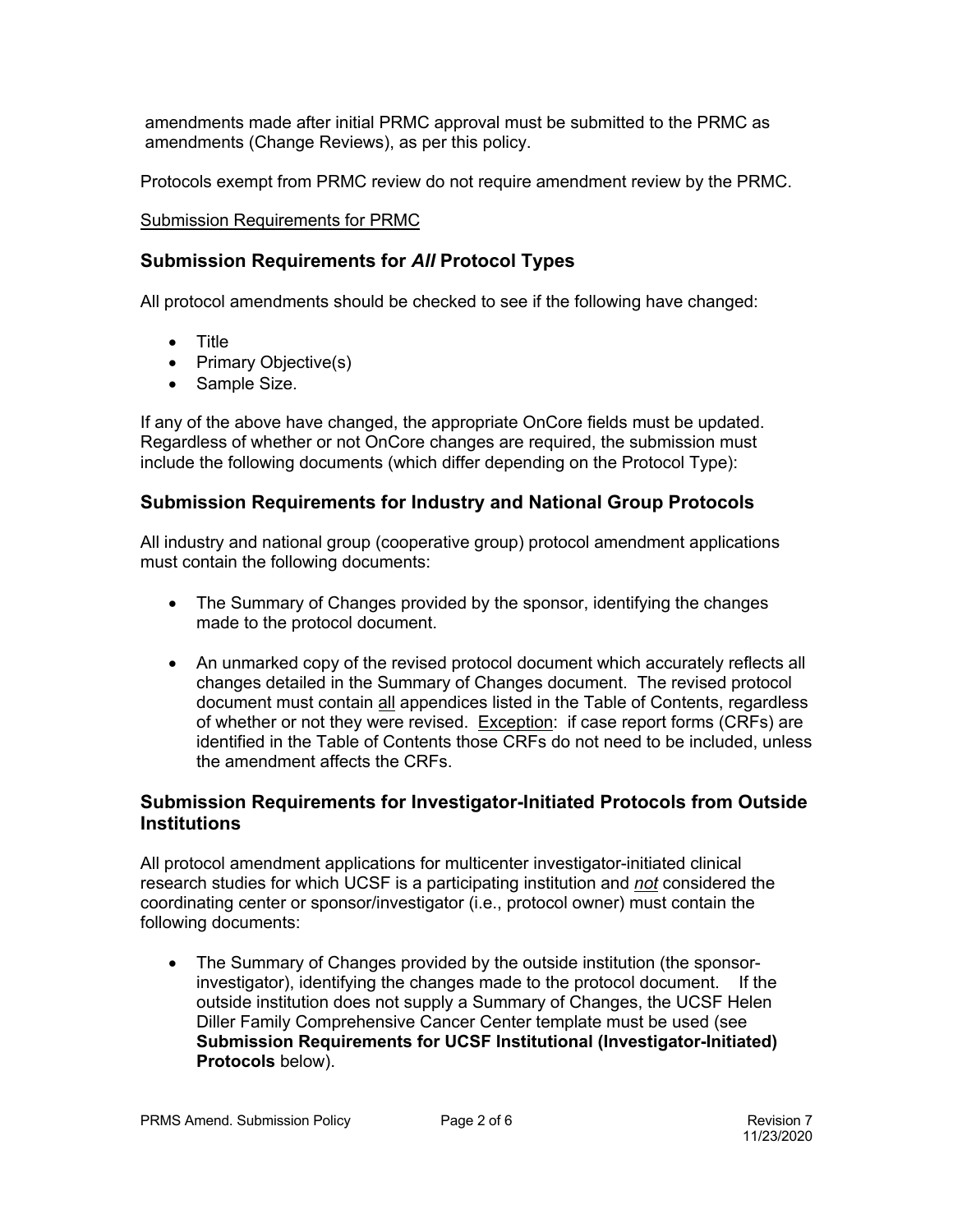• An unmarked copy of the revised protocol document which accurately reflects all changes detailed in the Summary of Changes document. The revised protocol document must contain all appendices listed in the Table of Contents, regardless of whether or not they were revised. Exception: if case report forms (CRFs) are identified in the Table of Contents those CRFs do not need to be included, unless the amendment affects the CRFs.

# **Submission Requirements for UCSF Institutional (Investigator-Initiated) Protocols**

All protocol amendment applications for UCSF institutional (investigator-initiated) clinical research studies (those created by a UCSF investigator) must contain the following documents:

• A Summary of Changes which identifies each change made to the protocol document. Each change must be described in a point-by-point format which identifies the page number, section number, specific changes, and a brief rationale for the change (e.g., "Page 5, Section 1.3, original text = 'abc', replacement text = 'xyz', rationale for change). Page numbers should reflect the clean unmarked copy of the protocol document. (See Summary of Changes Template.)

The Summary of Changes must include the prior version information, and the current protocol title, protocol number, and the revised version date and version number (see protocol document discussion below).

- An unmarked copy of the revised protocol document which accurately reflects all changes detailed in the Summary of Changes document. The revised protocol document must contain all of the following:
	- $\triangleright$  All appendices listed in the Table of Contents, regardless of whether or not they were revised. Exception: if case report forms (CRFs) are identified in the Table of Contents those CRFs do not need to be included, unless the amendment affects the CRFs.
	- $\triangleright$  The version date must be revised. The revised version date will be a single date on which all changes were made to the protocol document.

Note: There is no requirement for the dating of individual editorial or administrative updates within the body of the protocol. Rather, it will be the policy of this institution that all changes made to a specific protocol (i.e., all changes listed on the Summary of Changes document) are understood to have been made at the same time, that is, on the same, single date reflected in the version date. Any changes occurring after that timepoint need to be included in another, future, amendment submission.

 $\triangleright$  The protocol document title page must include a history of all version dates (and version numbers if applicable), beginning with the first official version number and date to have undergone *any* formal regulatory review (e.g.: Version 1.0 = mm/dd/yyyy; Version 2.0 = mm/dd/yyyy; etc.). In general, the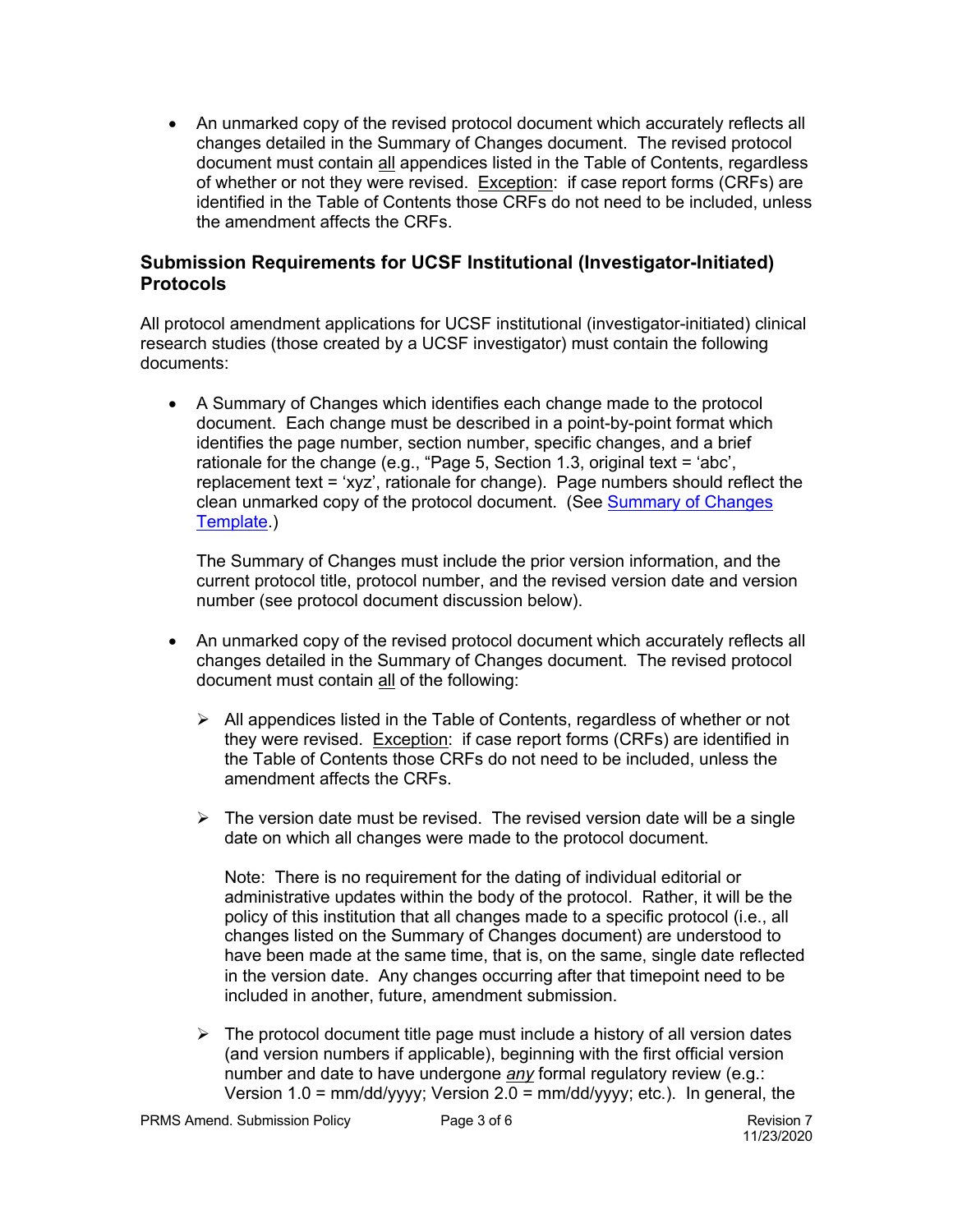first official version is the earliest version to have been reviewed at Site Committee. See the HDFCCC Phase I Protocol Template, Phase II Protocol Template, and Behavioral Research Protocol Template.

- $\triangleright$  The header or footer on each page must reflect the revised version date (and version number if applicable).
- $\triangleright$  Not required: Use of a version number in conjunction with the required version date is highly recommended, but not required. However, if not currently using version numbers on a previously approved protocol, do not begin to use version numbers with an amendment. If version numbers have been in use from the inception of the project, then the version number must be revised with each amendment. The recommended method of version numbering will be to use 1.0 as the initial version number (the approved 'Final' version, i.e., the first non-draft version). Using this recommended method, all amendments would therefore have a version number greater than 1.0. Suggested method is to use whole numbers for all amendments (e.g., 2.0, 3.0, etc.). An alternate method would be to use whole numbers for major amendments (e.g., 2.0, 3.0, etc.), and decimal numbers for minor amendments (e.g., 1.1, 1.2, etc.). Should version numbers be used, the method selected must be used consistently throughout the life of the protocol.
- If the amendment is in response to a request for revision from a collaborator, the FDA, UCSF IRB or IRB of record, or any other regulatory body, a copy of that request for revision document should be included.

#### How to Submit

All amendments must be submitted within OnCore (the Cancer Center's secure electronic web-based database) per the directions found in the OnCore Wiki (see Section 7.0 of The Submitter Sends an Amended Protocol for Review).

#### Incomplete Applications

Incomplete applications will not be reviewed.

### Responding to Contingent Approval of an Amendment

The PI's response to Contingent Approval of an amendment application must include a point-by-point response to each concern using the PRMC Review Outcome, PI Response, and Response Review Form, regardless of whether the protocol is amended as part of the response. *If* the protocol is amended in response to the PRMC's concerns, then the submission must *also* follow the criteria outlined in the appropriate Submission Requirements for PRMC section above.

If the Contingent Approval requests Site Committee input (for example, on feasibility of the protocol amendment), the study team must approach the responsible Site Committee and request that the Chair or Co-Chair complete the Site Committee Protocol Amendment Review Form (in rare instances a higher level of review may be requested).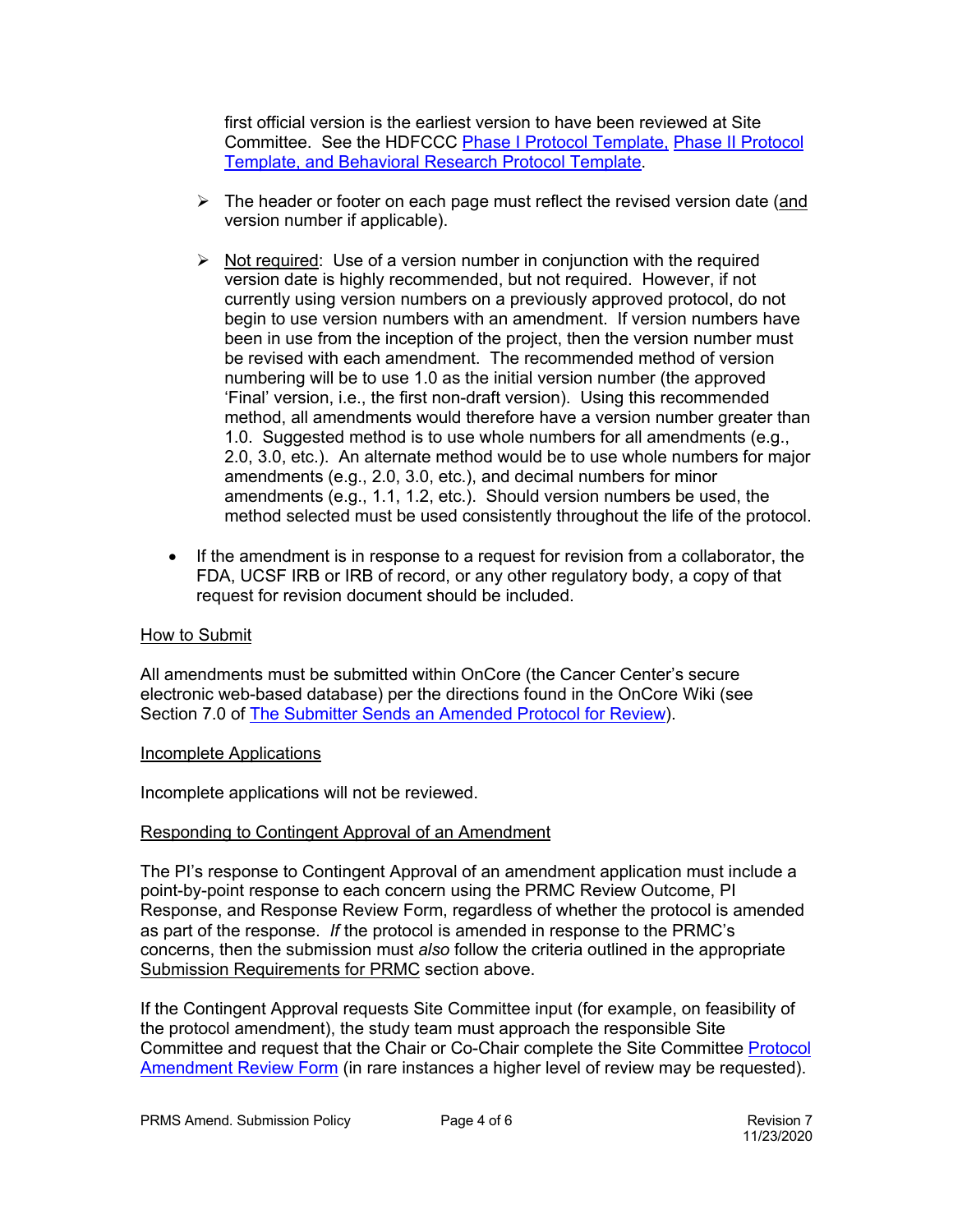The study team should include the **Protocol Amendment Review Form** with the response to Contingent Approval in OnCore.

#### Withdrawal Procedure

An amendment may be withdrawn by the PI or designee while it is still in the review process. If an amendment has been approved by PRMC, but not by any other regulatory body, the approval may be withdrawn. The request for withdrawal must be made in writing. If an amendment has been approved by any regulatory body other than PRMC it cannot be withdrawn. Should the PI wish to reverse any changes contained within an amendment that cannot be withdrawn, the PI must submit a new amendment application as in Submission Requirements above, reversing the applicable amended items.

### **Alternate Procedures**

There are no alternate procedures to this policy.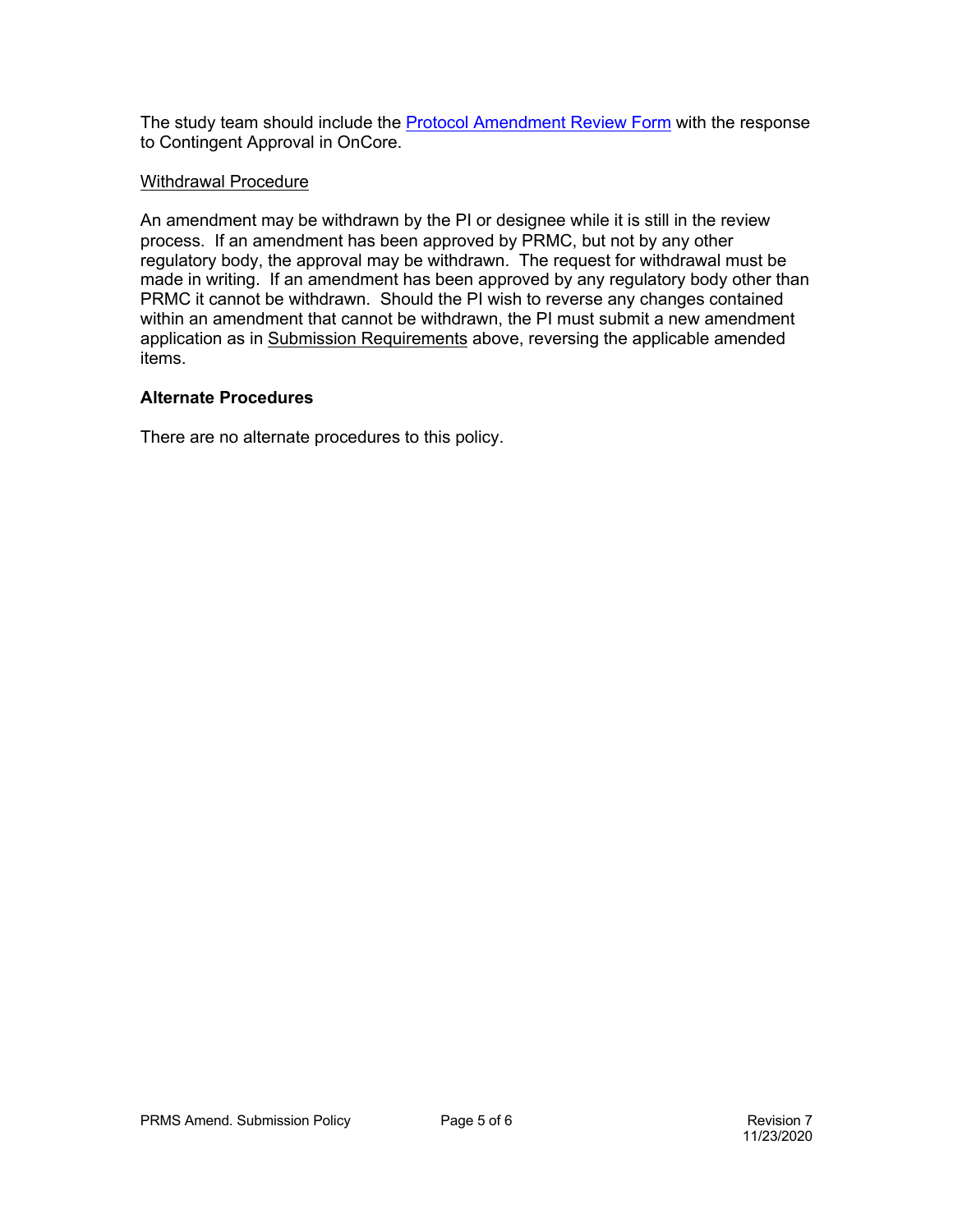### **Policy Approval**

This policy document was approved by the following personnel on the following dates:

DocuSigned by: Eric Small  $-7$ FCB32D327E3438..

12/7/2020

Eric Small, MD Date Deputy Director and Chief Scientific Officer, Helen Diller Family Comprehensive Cancer Center

inde

11/23/2020

\_\_\_\_\_\_\_\_\_\_\_\_\_\_\_\_\_\_\_\_\_\_\_\_\_\_\_\_\_\_\_\_\_\_\_\_\_\_\_\_ \_\_\_\_\_\_\_\_\_\_\_\_\_\_\_\_\_ Jennifer Clarke, MD, MPH Date Chair, Protocol Review and Monitoring Committee, Helen Diller Family Comprehensive Cancer Center

DocuSigned by: Kato Shumato \_<br>-80D38159E89D41B...

Kate Shumate, MPA, CCRP Date Chief of Staff and Director, Administration & Planning Helen Diller Family Comprehensive Cancer Center

12/8/2020

PRMS Amend. Submission Policy **Page 6 of 6** Page 6 of 6 Revision 7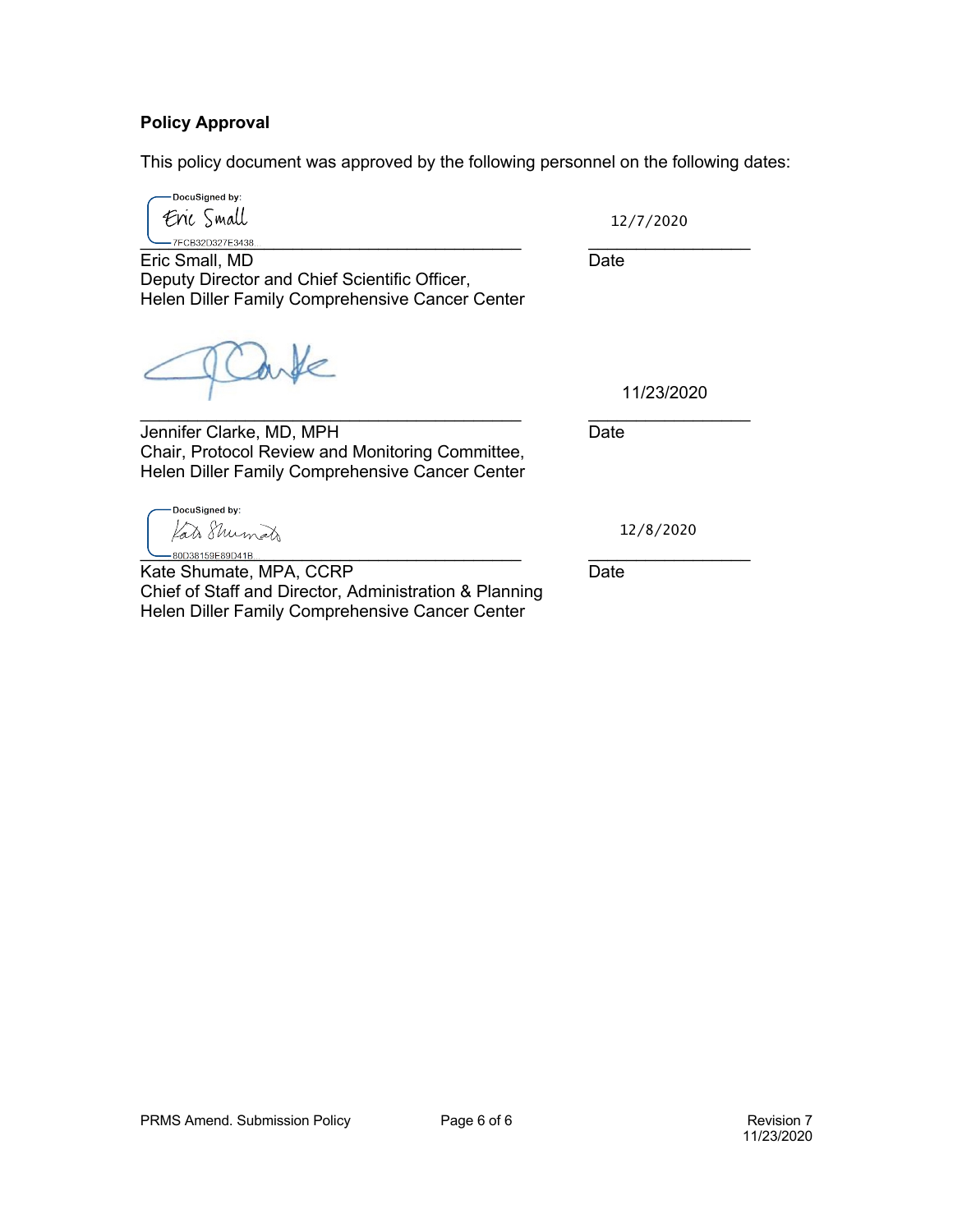### **University of California, San Francisco Helen Diller Family Comprehensive Cancer Center**

**Policy Revision Summary of Changes**

# **Policy Title**: **PRMS Amendment Submission Policy**

**Version Date**: November 23, 2020

**Version Number**: Revision 7

Notes: Page number corresponds to page number in updated version (Revision 7). New text in modified paragraphs is shown as *bold italics* and deleted text is shown as strikethrough.

| Page No.: All pages         |                                                          | <b>Section: Footer</b> |
|-----------------------------|----------------------------------------------------------|------------------------|
| <b>Original Text</b>        | Revision 6<br>09/25/2019                                 |                        |
| <b>New Text</b>             | Revision 67<br>0911/253/201920                           |                        |
| <b>Reason for</b><br>Change | Updated text to reflect revised version number and date. |                        |

| Page No.: 1                 | <b>Section: Policy Sub-Title</b>                                                             |                                                                        |
|-----------------------------|----------------------------------------------------------------------------------------------|------------------------------------------------------------------------|
| <b>Original Text</b>        | <b>PRMS Procedure for Submitting Protocol</b><br>Amendments to the Protocol Review Committee |                                                                        |
| <b>New Text</b>             | <b>PRMS Procedure for Submitting Protocol</b>                                                |                                                                        |
|                             | Amendments to the Protocol Review and Monitoring Committee                                   |                                                                        |
| <b>Reason for</b><br>Change |                                                                                              | Added "and Monitoring" to the full name of the PRC, which is now PRMC. |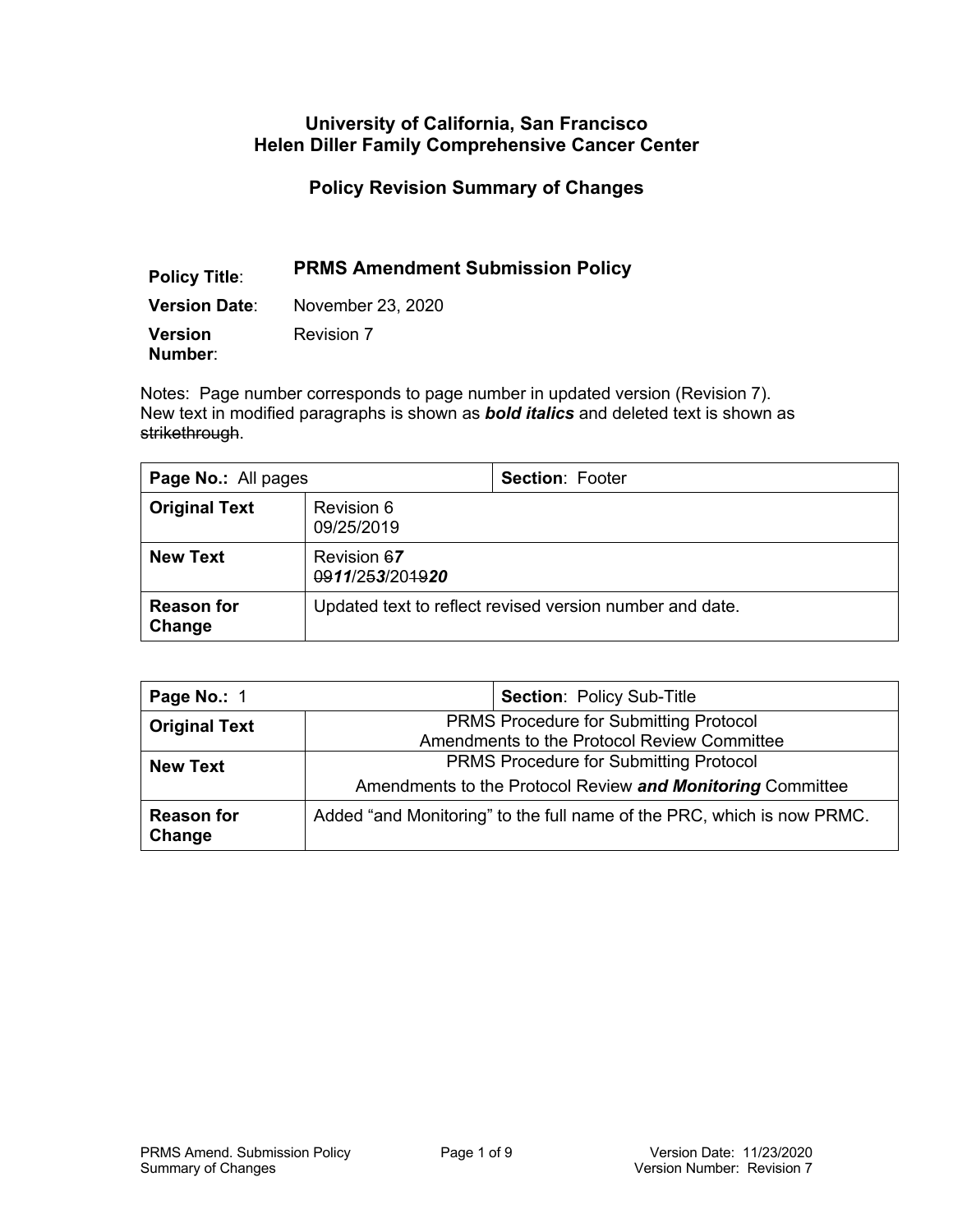| Page No.: 1                 |                                                                                                                                                                                                                                                                                                                                                                                                                                                                    | <b>Section: Purpose</b> |  |
|-----------------------------|--------------------------------------------------------------------------------------------------------------------------------------------------------------------------------------------------------------------------------------------------------------------------------------------------------------------------------------------------------------------------------------------------------------------------------------------------------------------|-------------------------|--|
| <b>Original Text</b>        | The purpose of this policy is to document the process by which all protocol<br>amendments must be submitted to the PRC for review. The portion of this<br>policy pertaining to institutional (investigator-initiated) clinical research<br>studies is modeled after the CTEP Amendment Request Submission Policy,<br>Version date May 14, 2004; it has been modified to meet institutional<br>standards.                                                           |                         |  |
| <b>New Text</b>             | The purpose of this policy is to document the process by which all protocol<br>amendments must be submitted to the <b>Protocol Review and Monitoring</b><br><b>Committee (PRMC)</b> for review. The portion of this policy pertaining to<br>institutional (investigator-initiated) clinical research studies is modeled after<br>the CTEP Amendment Request Submission Policy, Version date May 14,<br>2004; it has been modified to meet institutional standards. |                         |  |
| <b>Reason for</b><br>Change | Added the full name of the PRMC, and amended the acronym from PRC to<br>PRMC.                                                                                                                                                                                                                                                                                                                                                                                      |                         |  |

| Page No.: 1                 |                                     | Section: Background                                                                                                                                                                                                                                                                                                                                                                                                                                                                                                                                                                                                                                                                                                    |
|-----------------------------|-------------------------------------|------------------------------------------------------------------------------------------------------------------------------------------------------------------------------------------------------------------------------------------------------------------------------------------------------------------------------------------------------------------------------------------------------------------------------------------------------------------------------------------------------------------------------------------------------------------------------------------------------------------------------------------------------------------------------------------------------------------------|
| <b>Original Text</b>        |                                     | Per the Cancer Center Support Grant (CCSG) Guidelines, it is particularly<br>important for Centers involved in clinical research to establish a mechanism<br>for assuring adequate internal oversight of the conduct of all cancer clinical<br>research studies in the institution or institutions that formally comprise the<br>Center. The focus of the Protocol Review and Monitoring System (PRMS) is<br>on scientific merit, priorities and progress of the clinical research in the<br>Center. At UCSF PRMS functions are carried out by the Site Committees<br>and the Protocol Review Committee (PRC). All protocols initially requiring<br>PRC approval must have all amendments reviewed by the PRC.         |
| <b>New Text</b>             | the PRMC.                           | Per the Cancer Center Support Grant (CCSG) Guidelines, it is particularly<br>important for Centers involved in clinical research to establish a mechanism<br>for assuring adequate internal oversight of the conduct of all cancer clinical<br>research studies in the institution or institutions that formally comprise the<br>Center. The focus of the Protocol Review and Monitoring System (PRMS) is<br>on scientific merit, priorities and progress of the clinical research in the<br>Center. At UCSF PRMS functions are carried out by the Site Committees<br>and the Protocol Review and Monitoring Committee (PRMC). All protocols<br>initially requiring PRMC approval must have all amendments reviewed by |
| <b>Reason for</b><br>Change | committee acronym from PRC to PRMC. | Added "and Monitoring" to the full name of the committee, and changed the                                                                                                                                                                                                                                                                                                                                                                                                                                                                                                                                                                                                                                              |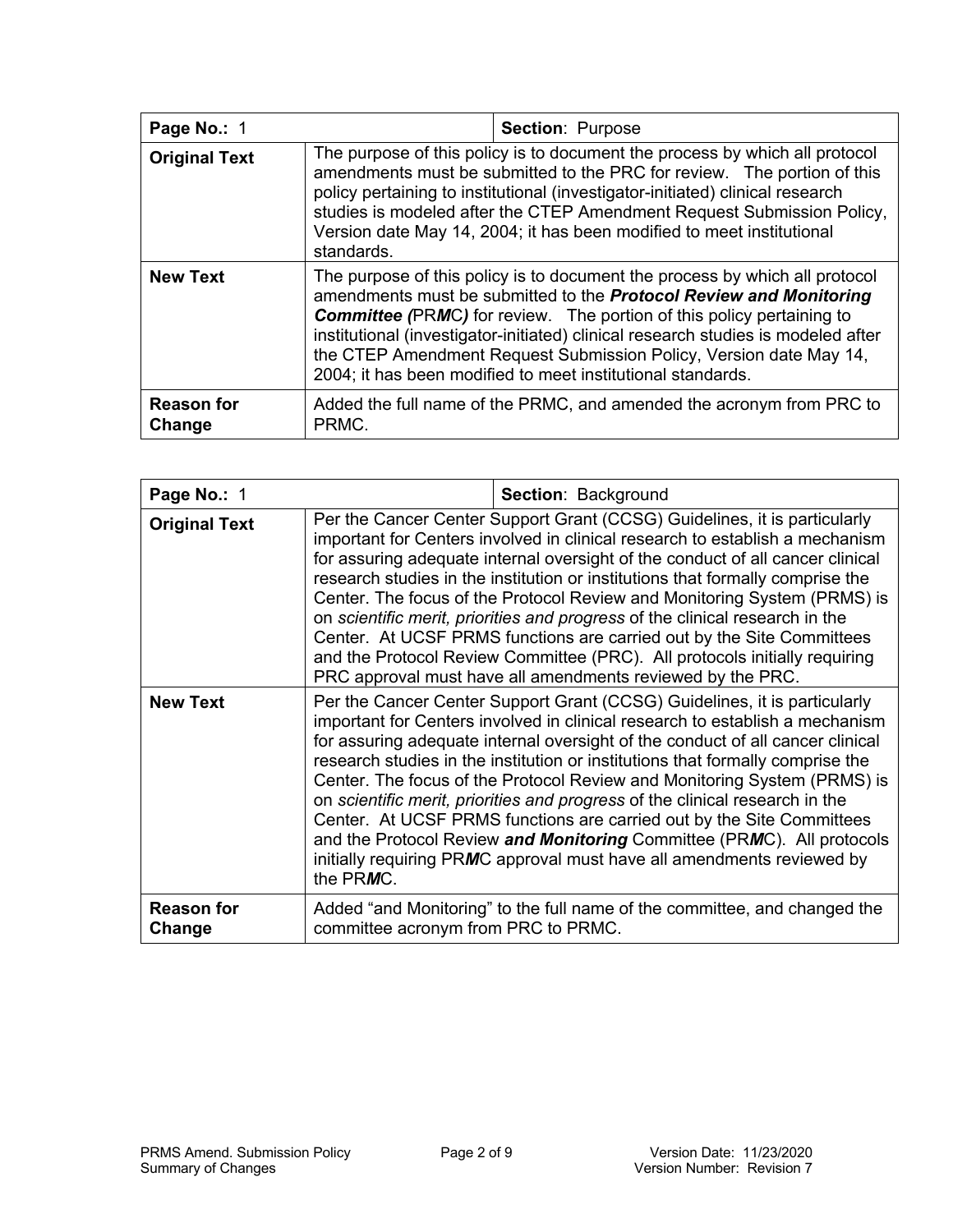| Page No.: 1                 | <b>Section: Definitions</b>                                                                                                                                                                                                                                                                                                                                                                                                                                                                           |                                                                  |
|-----------------------------|-------------------------------------------------------------------------------------------------------------------------------------------------------------------------------------------------------------------------------------------------------------------------------------------------------------------------------------------------------------------------------------------------------------------------------------------------------------------------------------------------------|------------------------------------------------------------------|
| <b>Original Text</b>        | Protocol amendments are any revisions made to a protocol after it has been<br>submitted to or reviewed by any regulatory body, regardless of the nature of<br>the change, which can be typographical, editorial, administrative, scientific,<br>etc. At the UCSF Helen Diller Family Comprehensive Cancer Center,<br>regulatory bodies include, but are not limited to, the Site Committees, PRC,<br>the UCSF IRB, Radiation Safety Committee, Biosafety Committee, and the<br>FDA.                   |                                                                  |
| <b>New Text</b>             | Protocol amendments are any revisions made to a protocol after it has been<br>submitted to or reviewed by any regulatory body, regardless of the nature of<br>the change, which can be typographical, editorial, administrative, scientific,<br>etc. At the UCSF Helen Diller Family Comprehensive Cancer Center,<br>regulatory bodies include, but are not limited to, the Site Committees,<br>PRMC, the UCSF IRB or IRB of record, Radiation Safety Committee,<br>Biosafety Committee, and the FDA. |                                                                  |
| <b>Reason for</b><br>Change | Record to the UCSF IRB.                                                                                                                                                                                                                                                                                                                                                                                                                                                                               | Changed the committee acronym from PRC to PRMC, and added IRB of |

| <b>Page No.: 1-2</b>        |                                                                                                                                                                                                                                                                                                                                                                                                                                                                             |  | <b>Section: Procedures</b>                                                                                                                                                                                                                                                                                                                                                 |
|-----------------------------|-----------------------------------------------------------------------------------------------------------------------------------------------------------------------------------------------------------------------------------------------------------------------------------------------------------------------------------------------------------------------------------------------------------------------------------------------------------------------------|--|----------------------------------------------------------------------------------------------------------------------------------------------------------------------------------------------------------------------------------------------------------------------------------------------------------------------------------------------------------------------------|
|                             |                                                                                                                                                                                                                                                                                                                                                                                                                                                                             |  | What Needs to be Submitted to PRMC                                                                                                                                                                                                                                                                                                                                         |
| <b>Original Text</b>        | What Needs to be Submitted to PRC                                                                                                                                                                                                                                                                                                                                                                                                                                           |  |                                                                                                                                                                                                                                                                                                                                                                            |
|                             | All protocol amendments created after initial Site Committee submission<br>but prior to initial PRC approval must be submitted to the PRC as part of<br>the Initial Review PRC submission, as per query instruction from the PRC<br>Administrator. All amendments made after initial PRC approval must be<br>submitted to the PRC as amendments (Change Reviews), as per this<br>policy.<br>Protocols exempt from PRC review do not require amendment review by<br>the PRC. |  |                                                                                                                                                                                                                                                                                                                                                                            |
|                             |                                                                                                                                                                                                                                                                                                                                                                                                                                                                             |  |                                                                                                                                                                                                                                                                                                                                                                            |
| <b>New Text</b>             | What Needs to be Submitted to PRMC                                                                                                                                                                                                                                                                                                                                                                                                                                          |  |                                                                                                                                                                                                                                                                                                                                                                            |
|                             | per this policy.                                                                                                                                                                                                                                                                                                                                                                                                                                                            |  | All protocol amendments created after initial Site Committee submission<br>but prior to initial PRMC approval must be submitted to the PRMC as part<br>of the Initial Review PRMC submission, as per query instruction from the<br>PRMC Administrator. All amendments made after initial PRMC approval<br>must be submitted to the PRMC as amendments (Change Reviews), as |
|                             | the PRMC.                                                                                                                                                                                                                                                                                                                                                                                                                                                                   |  | Protocols exempt from PRMC review do not require amendment review by                                                                                                                                                                                                                                                                                                       |
| <b>Reason for</b><br>Change | Changed the committee acronym from PRC to PRMC.                                                                                                                                                                                                                                                                                                                                                                                                                             |  |                                                                                                                                                                                                                                                                                                                                                                            |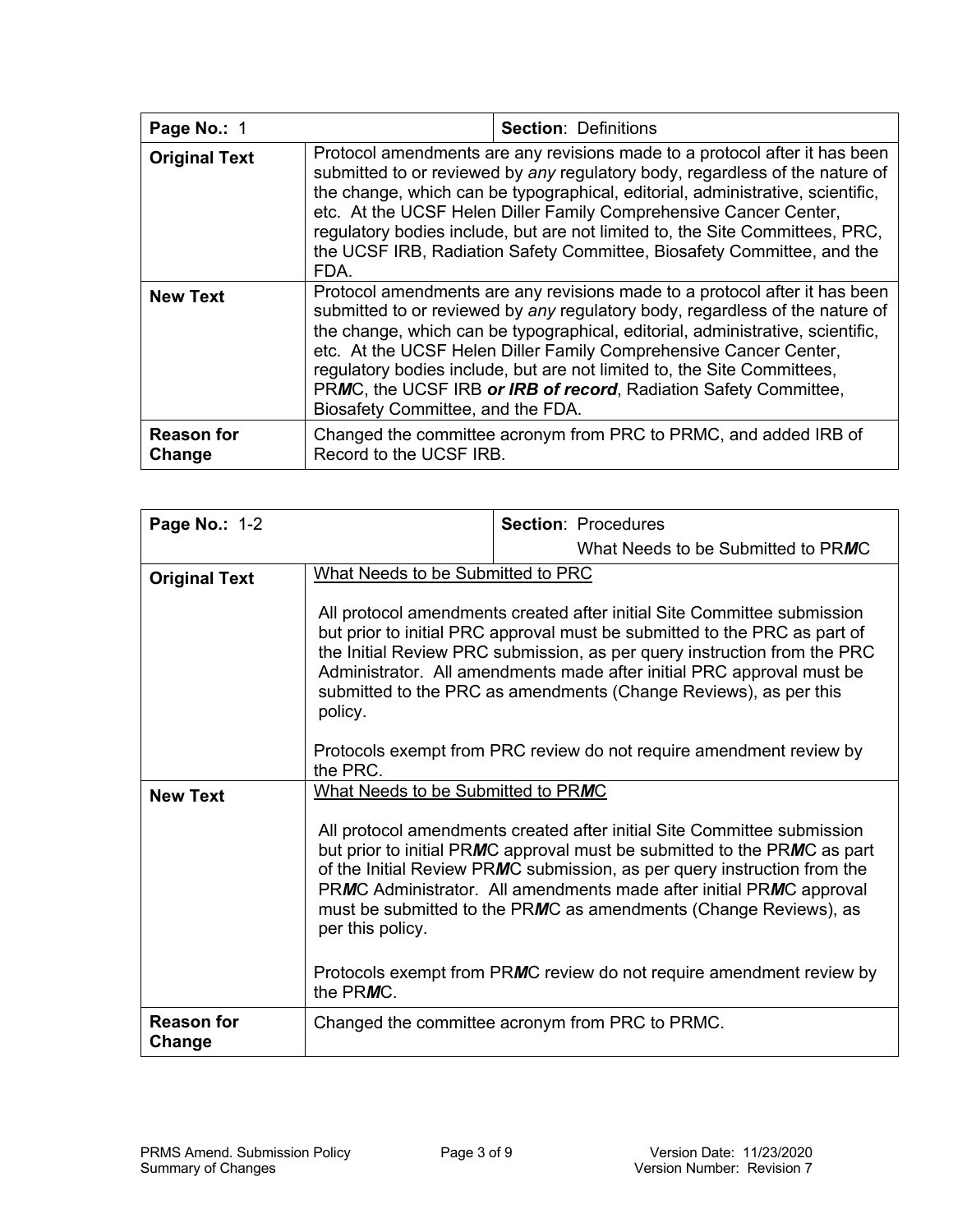| Page No.: 2                 |                                                                                                                                                                                                                                                                             | <b>Section: Procedures</b>                                                                                                                                                                                                                                                                  |  |
|-----------------------------|-----------------------------------------------------------------------------------------------------------------------------------------------------------------------------------------------------------------------------------------------------------------------------|---------------------------------------------------------------------------------------------------------------------------------------------------------------------------------------------------------------------------------------------------------------------------------------------|--|
|                             |                                                                                                                                                                                                                                                                             | Submission Requirements for PRMC                                                                                                                                                                                                                                                            |  |
|                             |                                                                                                                                                                                                                                                                             | <b>Submission Requirements for</b>                                                                                                                                                                                                                                                          |  |
|                             |                                                                                                                                                                                                                                                                             | All Protocol Types                                                                                                                                                                                                                                                                          |  |
| <b>Original Text</b>        | <b>Submission Requirements for PRC</b>                                                                                                                                                                                                                                      |                                                                                                                                                                                                                                                                                             |  |
|                             |                                                                                                                                                                                                                                                                             |                                                                                                                                                                                                                                                                                             |  |
|                             |                                                                                                                                                                                                                                                                             | <b>Submission Requirements for All Protocol Types</b>                                                                                                                                                                                                                                       |  |
|                             | All protocol amendments should be checked to see if the following have<br>changed:                                                                                                                                                                                          |                                                                                                                                                                                                                                                                                             |  |
|                             | Title<br>Primary Objective(s)                                                                                                                                                                                                                                               |                                                                                                                                                                                                                                                                                             |  |
|                             | Sample Size.<br>$\bullet$                                                                                                                                                                                                                                                   |                                                                                                                                                                                                                                                                                             |  |
|                             | If any of the above have changed, make sure that the appropriate OnCore<br>fields are also updated. Once you've made the appropriate changes to<br>OnCore, make sure the submission also includes the following documents<br>(which differ depending on the Protocol Type): |                                                                                                                                                                                                                                                                                             |  |
| <b>New Text</b>             | Submission Requirements for PRMC                                                                                                                                                                                                                                            |                                                                                                                                                                                                                                                                                             |  |
|                             | <b>Submission Requirements for All Protocol Types</b>                                                                                                                                                                                                                       |                                                                                                                                                                                                                                                                                             |  |
|                             | changed:                                                                                                                                                                                                                                                                    | All protocol amendments should be checked to see if the following have                                                                                                                                                                                                                      |  |
|                             | Title                                                                                                                                                                                                                                                                       |                                                                                                                                                                                                                                                                                             |  |
|                             | Primary Objective(s)<br>$\bullet$                                                                                                                                                                                                                                           |                                                                                                                                                                                                                                                                                             |  |
|                             | Sample Size.<br>$\bullet$                                                                                                                                                                                                                                                   |                                                                                                                                                                                                                                                                                             |  |
|                             | (which differ depending on the Protocol Type):                                                                                                                                                                                                                              | If any of the above have changed, make sure that the appropriate OnCore<br>fields are also-must be updated. Once you've made the appropriate<br>changes to Regardless of whether or not OnCore changes are required,<br>make sure the submission also must includes the following documents |  |
| <b>Reason for</b><br>Change | person language).                                                                                                                                                                                                                                                           | Changed the committee acronym from PRC to PRMC, and revised the<br>language in keeping with the remainder of the policy (removed second                                                                                                                                                     |  |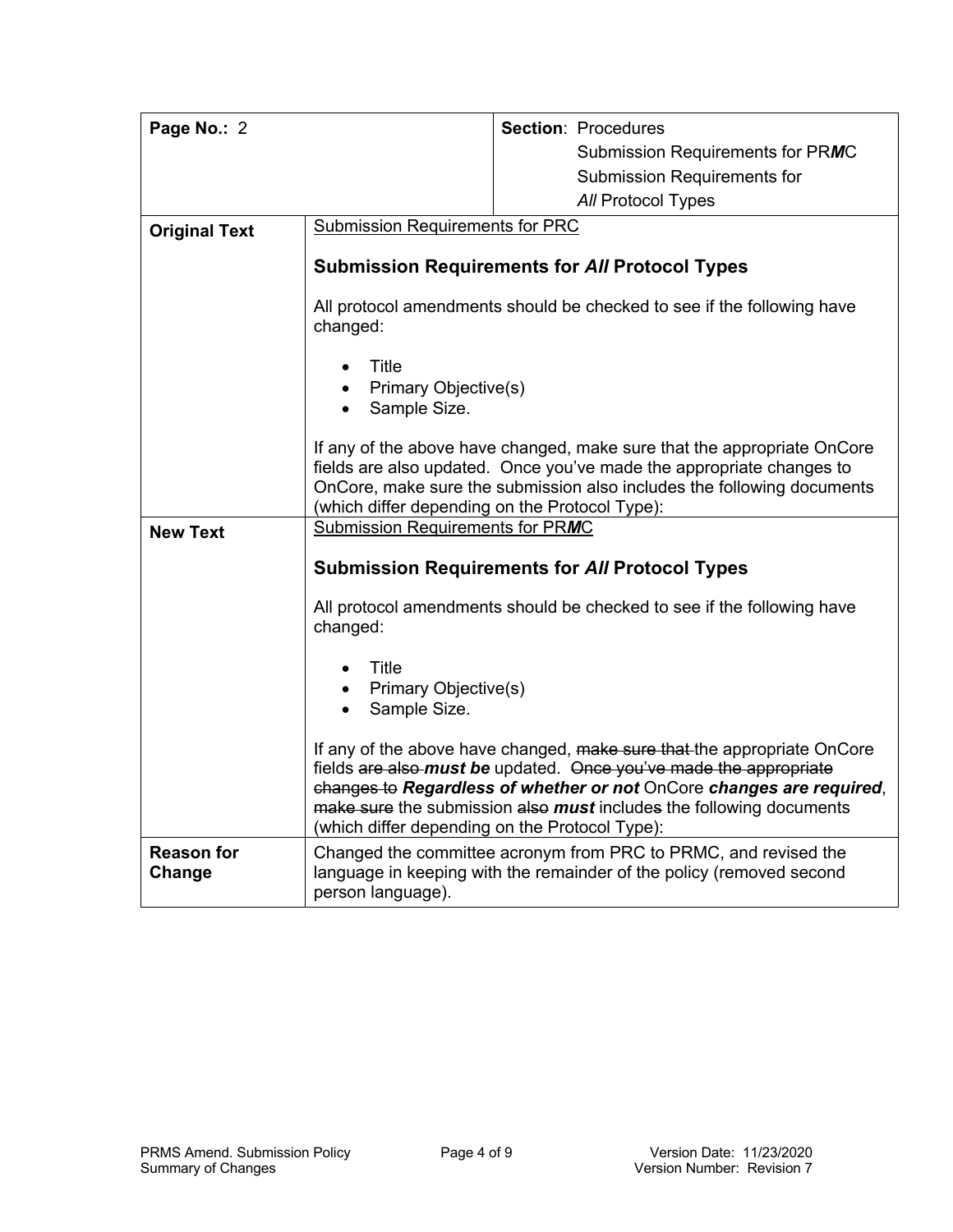| Page No.: 3                 | <b>Section: Procedures</b><br>Submission Requirements for PRMC<br><b>Submission Requirements for</b>                                                                                                                                                                                                                                                                                                                                                                                                                                                                                                 |
|-----------------------------|------------------------------------------------------------------------------------------------------------------------------------------------------------------------------------------------------------------------------------------------------------------------------------------------------------------------------------------------------------------------------------------------------------------------------------------------------------------------------------------------------------------------------------------------------------------------------------------------------|
|                             | UCSF Institutional (Investigator-Initiated)<br>Protocols                                                                                                                                                                                                                                                                                                                                                                                                                                                                                                                                             |
| <b>Original Text</b>        | The protocol document title page must include a history of all<br>➤<br>version dates (and version numbers if applicable), beginning with<br>the first official version number and date to have undergone any<br>formal regulatory review (e.g.: Version $1.0 = \frac{mm}{dd/yyy}$ ;<br>Version 2.0 = mm/dd/yyyy; etc.). In general, the first official<br>version is the earliest version to have been reviewed at Site<br>Committee. See the <b>HDFCCC Phase I and Phase II Protocol</b><br><b>Templates</b>                                                                                        |
| <b>New Text</b>             | $\triangleright$ The protocol document title page must include a history of all<br>version dates (and version numbers if applicable), beginning with<br>the first official version number and date to have undergone any<br>formal regulatory review (e.g.: Version $1.0 = \frac{mm}{dd/yyy}$ ;<br>Version $2.0 = \frac{mm}{dd}{\gamma}$ , etc.). In general, the first official<br>version is the earliest version to have been reviewed at Site<br>Committee. See the HDFCCC Phase I Protocol Template,<br><b>Phase II Protocol Template, and Behavioral Research</b><br><b>Protocol Template.</b> |
| <b>Reason for</b><br>Change | Revised the link language, and added a link for the (new) Behavioral<br>protocol template.                                                                                                                                                                                                                                                                                                                                                                                                                                                                                                           |

| Page No.: 3                 |                                      | <b>Section: Procedures</b><br>Submission Requirements for PRMC<br><b>Submission Requirements for</b><br>UCSF Institutional (Investigator-Initiated)<br>Protocols                                           |
|-----------------------------|--------------------------------------|------------------------------------------------------------------------------------------------------------------------------------------------------------------------------------------------------------|
| <b>Original Text</b>        | $\bullet$                            | If the amendment is in response to a request for revision from a<br>collaborator, the FDA, UCSF IRB, or any other regulatory body, a<br>copy of that request for revision document should be included.     |
| <b>New Text</b>             | $\bullet$<br>be included.            | If the amendment is in response to a request for revision from a<br>collaborator, the FDA, UCSF IRB or IRB of record, or any other<br>regulatory body, a copy of that request for revision document should |
| <b>Reason for</b><br>Change | Added IRB of Record to the UCSF IRB. |                                                                                                                                                                                                            |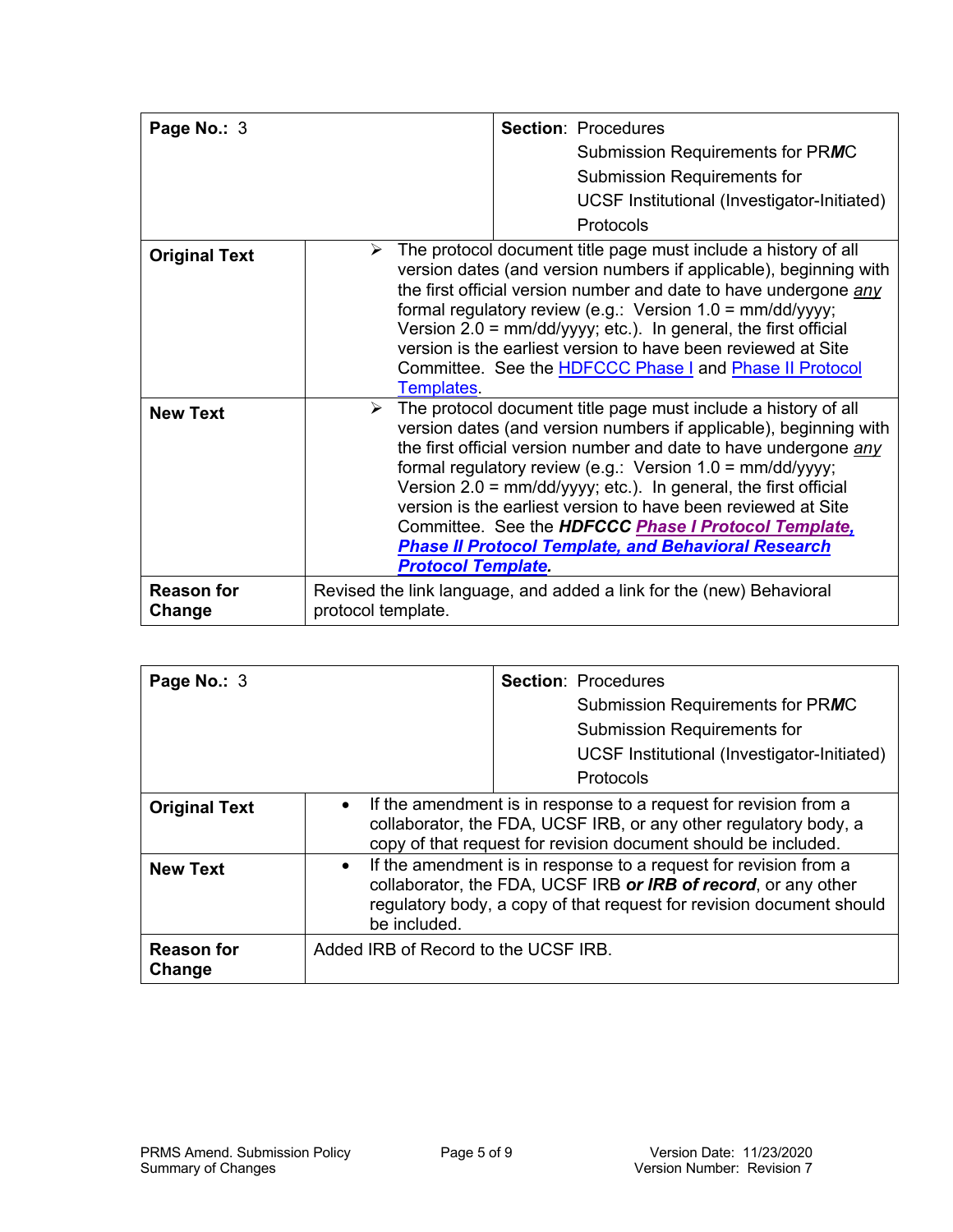| Page No.: 4                 |                                                                                                                                                                                                                                                | <b>Section: Procedures</b><br>How to Submit |
|-----------------------------|------------------------------------------------------------------------------------------------------------------------------------------------------------------------------------------------------------------------------------------------|---------------------------------------------|
| <b>Original Text</b>        | All amendments must be submitted within OnCore (the Cancer Center's<br>secure electronic web-based database) per the directions found in the<br>OnCore Wiki (see The Submitter Sends an Amended Protocol for Review).                          |                                             |
| <b>New Text</b>             | All amendments must be submitted within OnCore (the Cancer Center's<br>secure electronic web-based database) per the directions found in the<br>OnCore Wiki (see Section 7.0 of The Submitter Sends an Amended<br><b>Protocol for Review).</b> |                                             |
| <b>Reason for</b><br>Change | Added section information, and replaced the OnCore Wiki link with the link<br>to the HDFCCC Wiki.                                                                                                                                              |                                             |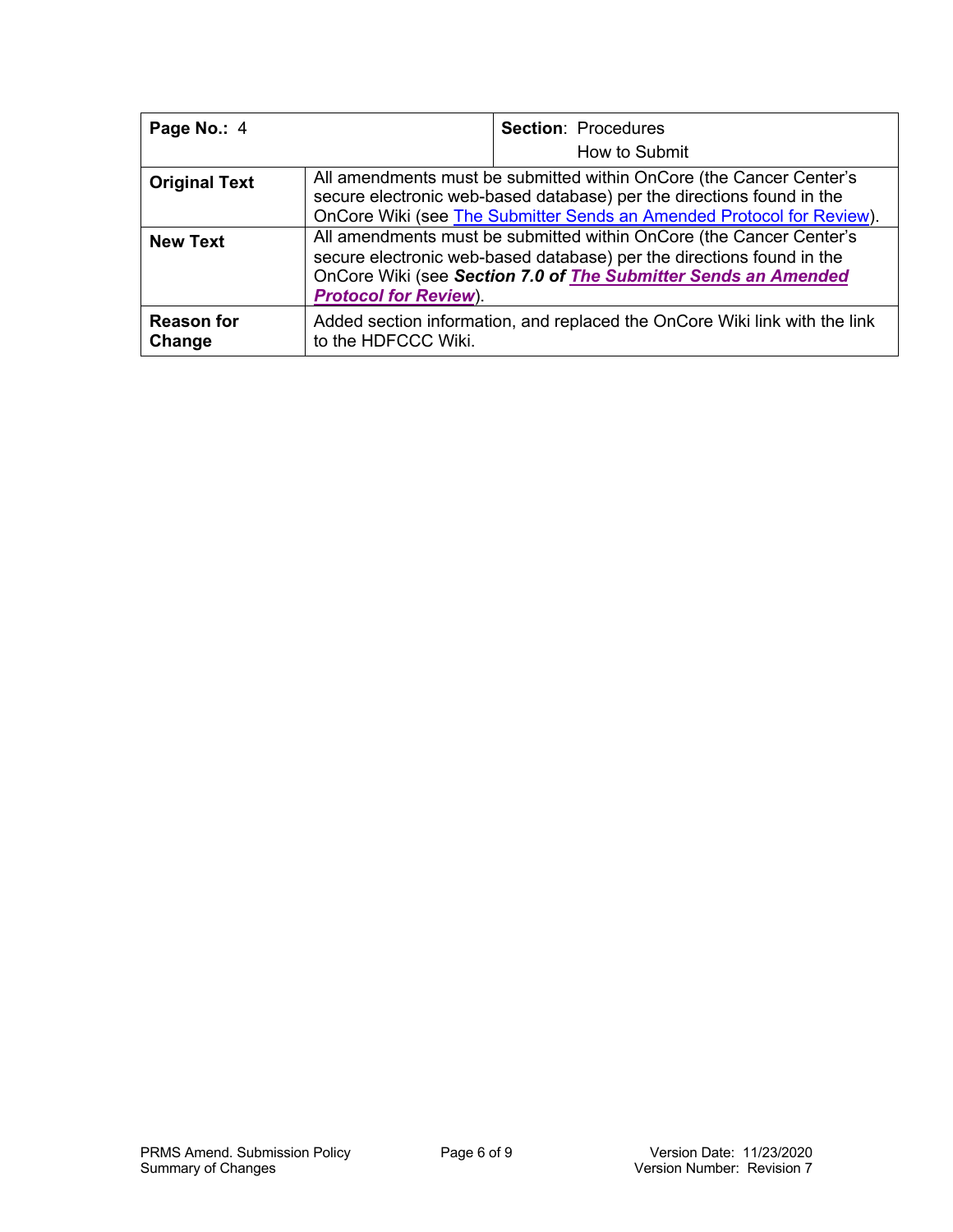| Page No.: 4                 |                                                                                                                                                                                                                                                                                                                                                                                                                                                                                                                                                                                                                                                                                                                                                                                                                                                                                                                                                                                                                                                     |  | <b>Section: Procedures</b>                                                                                                                                                                                                                                                                                                                                                          |
|-----------------------------|-----------------------------------------------------------------------------------------------------------------------------------------------------------------------------------------------------------------------------------------------------------------------------------------------------------------------------------------------------------------------------------------------------------------------------------------------------------------------------------------------------------------------------------------------------------------------------------------------------------------------------------------------------------------------------------------------------------------------------------------------------------------------------------------------------------------------------------------------------------------------------------------------------------------------------------------------------------------------------------------------------------------------------------------------------|--|-------------------------------------------------------------------------------------------------------------------------------------------------------------------------------------------------------------------------------------------------------------------------------------------------------------------------------------------------------------------------------------|
|                             |                                                                                                                                                                                                                                                                                                                                                                                                                                                                                                                                                                                                                                                                                                                                                                                                                                                                                                                                                                                                                                                     |  | Responding to Contingent Approval of                                                                                                                                                                                                                                                                                                                                                |
|                             |                                                                                                                                                                                                                                                                                                                                                                                                                                                                                                                                                                                                                                                                                                                                                                                                                                                                                                                                                                                                                                                     |  |                                                                                                                                                                                                                                                                                                                                                                                     |
|                             |                                                                                                                                                                                                                                                                                                                                                                                                                                                                                                                                                                                                                                                                                                                                                                                                                                                                                                                                                                                                                                                     |  | an Amendment                                                                                                                                                                                                                                                                                                                                                                        |
| <b>Original Text</b>        | The PI's response to Contingent Approval of an amendment application<br>must include a point-by-point response to each concern using the PRC<br>Review Outcome, PI Response, and Response Review Form, regardless of<br>whether the protocol is amended as part of the response. If the protocol is<br>amended in response to the PRC's concerns, then the submission must<br>also follow the criteria outlined in the appropriate Submission Requirements<br>for PRC section above.<br>If the Contingent Approval requests Site Committee input (for example, on<br>feasibility of the protocol amendment), the study team must approach the<br>responsible Site Committee and request that the Chair or Co-Chair provide<br>a response to PRC's contingencies. The study team should include the Site<br>Committee's Chair/Co-Chair's documentation with the response to                                                                                                                                                                          |  |                                                                                                                                                                                                                                                                                                                                                                                     |
| <b>New Text</b>             | Contingent Approval in OnCore.<br>The PI's response to Contingent Approval of an amendment application<br>must include a point-by-point response to each concern using the PRMC<br>Review Outcome, PI Response, and Response Review Form, regardless of<br>whether the protocol is amended as part of the response. If the protocol is<br>amended in response to the PRMC's concerns, then the submission must<br>also follow the criteria outlined in the appropriate Submission Requirements<br>for PRMC section above.<br>If the Contingent Approval requests Site Committee input (for example, on<br>feasibility of the protocol amendment), the study team must approach the<br>responsible Site Committee and request that the Chair or Co-Chair provide<br>a response to PRC's contingencies complete the Site Committee<br><b>Protocol Amendment Review Form (in rare instances a higher level of</b><br>review may be requested). The study team should include the Site<br>Committee's Chair/Co-Chair's documentation-Protocol Amendment |  |                                                                                                                                                                                                                                                                                                                                                                                     |
| <b>Reason for</b><br>Change |                                                                                                                                                                                                                                                                                                                                                                                                                                                                                                                                                                                                                                                                                                                                                                                                                                                                                                                                                                                                                                                     |  | <b>Review Form</b> with the response to Contingent Approval in OnCore.<br>Changed the committee acronym from PRC to PRMC, and deleted the<br>language concerning the action required by the Site Committee, replacing it<br>with the name of the required form (and added the link to the form), as the<br>action required of the Site Committee is covered by the use of the form. |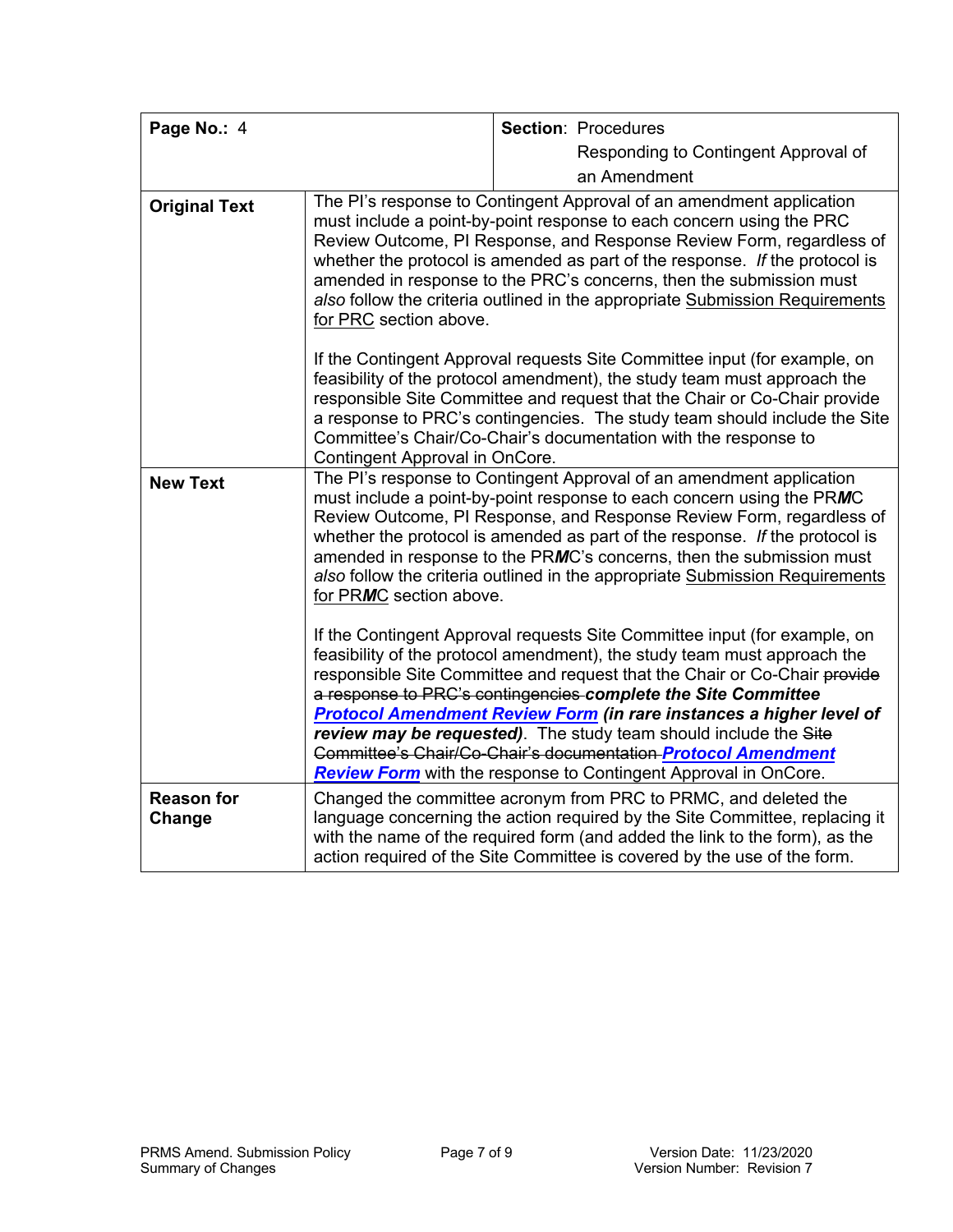| Page No.: 5                 |                                                                                                                                                                                                                                                                                                                                                                                                                                                                                                                                                                                                                         | <b>Section: Procedures</b>                      |
|-----------------------------|-------------------------------------------------------------------------------------------------------------------------------------------------------------------------------------------------------------------------------------------------------------------------------------------------------------------------------------------------------------------------------------------------------------------------------------------------------------------------------------------------------------------------------------------------------------------------------------------------------------------------|-------------------------------------------------|
|                             |                                                                                                                                                                                                                                                                                                                                                                                                                                                                                                                                                                                                                         | <b>Withdrawal Procedure</b>                     |
| <b>Original Text</b>        | An amendment may be withdrawn by the PI or designee while it is still in the<br>review process. If an amendment has been approved by PRC, but not by<br>any other regulatory body, the approval may be withdrawn. The request for<br>withdrawal must be made in writing. If an amendment has been approved<br>by any regulatory body other than PRC it cannot be withdrawn. Should the<br>PI wish to reverse any changes contained within an amendment that cannot<br>be withdrawn, the PI must submit a new amendment application as in<br>Submission Requirements above, reversing the applicable amended items.      |                                                 |
| <b>New Text</b>             | An amendment may be withdrawn by the PI or designee while it is still in the<br>review process. If an amendment has been approved by PRMC, but not by<br>any other regulatory body, the approval may be withdrawn. The request for<br>withdrawal must be made in writing. If an amendment has been approved<br>by any regulatory body other than PRMC it cannot be withdrawn. Should<br>the PI wish to reverse any changes contained within an amendment that<br>cannot be withdrawn, the PI must submit a new amendment application as<br>in Submission Requirements above, reversing the applicable amended<br>items. |                                                 |
| <b>Reason for</b><br>Change |                                                                                                                                                                                                                                                                                                                                                                                                                                                                                                                                                                                                                         | Changed the committee acronym from PRC to PRMC. |